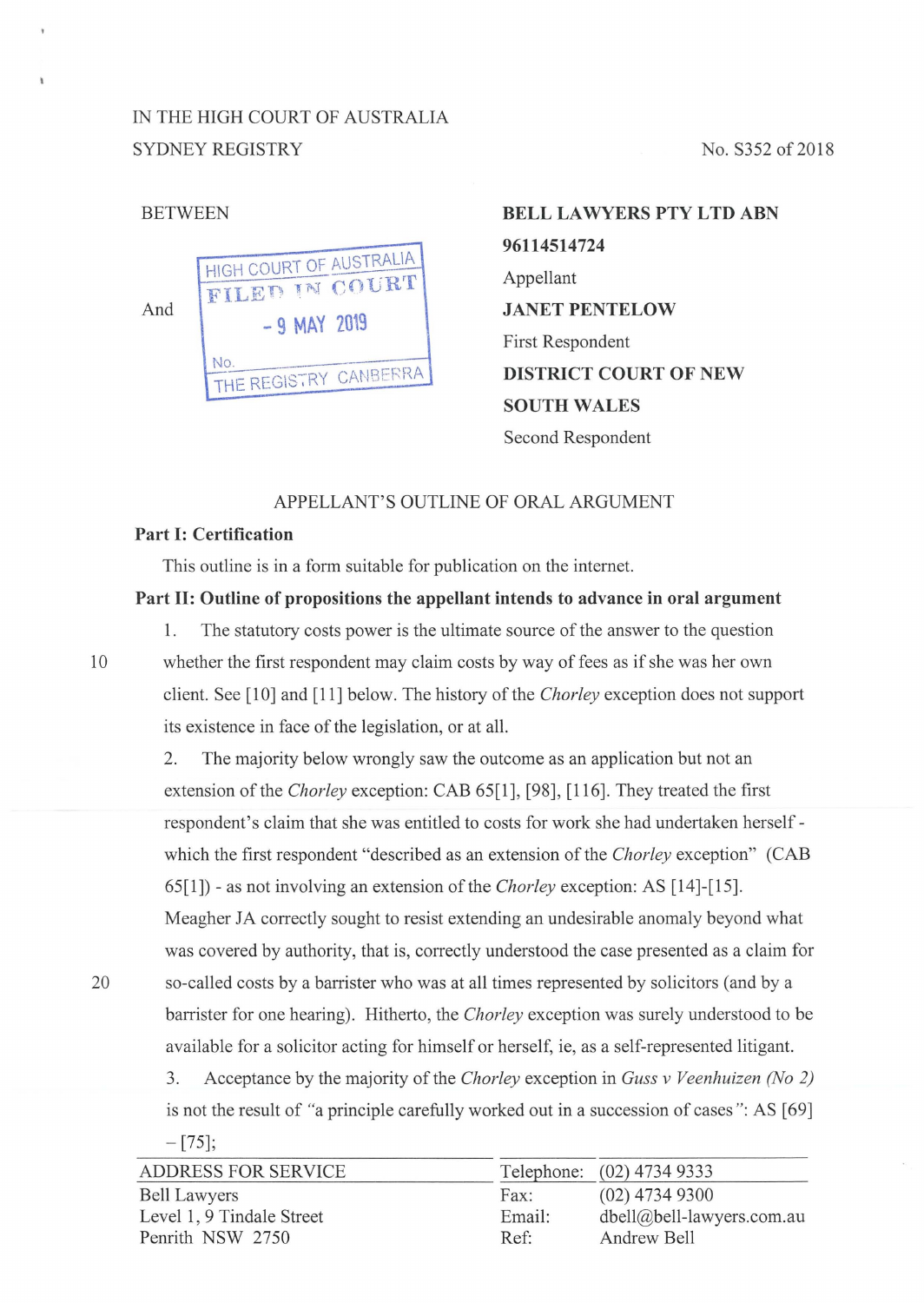4. The majority in *Guss* applied the *Chorley* exception in the absence of argument against it: AS  $[27] - [31]$ .

5. Australian courts have been frank, even since before *Chorley* was decided, about their unease with the application of an exception to the general rule: AS [22]-[26]. The general rule, for present purposes, has its focus in the central notion of an indemnity (albeit partial) for costs actually incurred.

6. The criticism of *Chorley* in *Cachia* has not been quelled by the passing of time: its application continues to engender litigious controversy, as evidenced by the cases cited in the appellant's and first respondent's submissions: see, eg, AS  $[22] - [62]$ ; RS  $[36]$ -10 [37].

7. The rationale advanced for the existence of the *Chorley* exception is that the work done by a solicitor is capable of quantification on taxation: AS [29], [77]. That reasoning is not a proper basis for the continuation of rule, given the courts' ability and willingness to quantify the value of many kinds of services in the context of quantum meruit claims: AS [77]. Applied without regard to the professional calling of the litigant, it would logically lead to the abrogation of the general rule, not to the justification of the exception.

8. The further rationale advanced is equally as unconvincing: that the paying party will benefit because costs are less: AS [78]. Also possible is that the recoverability of 20 such "costs" would swell them were self-representation to produce, as commonly experienced, a lack of professional detachment.

> 9. The recovery of something in the nature of an "opportunity cost" (cf AS [38]) is not a sound basis for the *Chorley* exception (AS [38]). A self-represented lawyer is not required to prove that he or she had other (equally remunerative) work he or she could have done instead of working on his or her own case; the lost opportunity is assumed at full value. If unproven lost opportunity were a proper basis for the rule, the proper measure of it would be loss of a chance, rather than a full indemnity. This approach illegitimately introduces compensation for lawyers, but not for non-lawyers, for attention to their own personal cases.

30 10. In any event, and as a starting point in reasoning to the dismissal of the appeal to the Court of Appeal, the requisite statutory jurisdiction does not permit ordering payment by a losing party of these non-indemnity "costs", for compensation for time spent by the winning party on its own case.